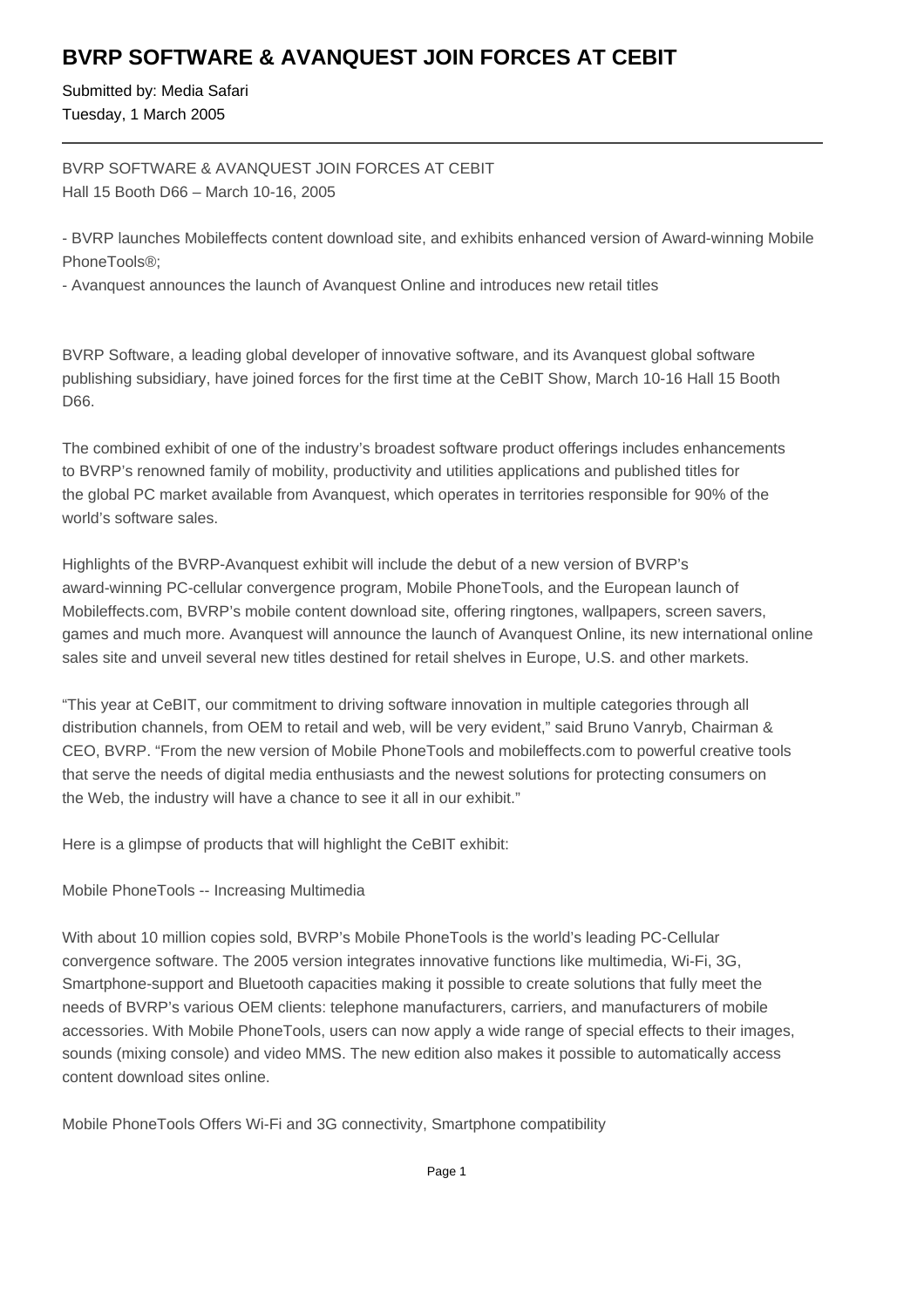With BVRP Connection Manager, Mobile PhoneTools is capable of connecting to WiFi and 3G networks as well as the "classic" networks (2G and 2.5G, and offers intelligent functions for roaming and fallback to the best available network (Wi-Fi, UMTS, EGDE, GPRS, GSM, EvDEO, 1xRTT, CDMA). The new version also introduces compatibility with devices using the world's leading "Smartphone" platform, Symbian OS, including all high-end handsets of Motorola, Nokia, and Sony Ericsson.

Mobile PhoneTools Integrates Bluetooth for Greater Comfort

Mobile PhoneTools simplifies the Bluetooth connection for the user. New functions rely on Bluetooth properties to allow automatic synchronization between the user's telephone and PC. Equipped with an updated, original-design interface and powerful technical functions, the Mobile PhoneTools software suite is still just as easy to use.

### **Mobileffects**

BVRP's new addition to the roster of independent mobile content stores on the Web, http://www.mobileffects.com offers an extensive library of premium content adapted for a worldwide audience, including thousands of ringtones and 30 different categories of wallpapers, screensavers, images, video clips and mobile games. The site can deliver content through most major mobile carriers in the US, Europe and Asia, including Vodafone, Cingular (AT&T Wireless) and Orange.

The site also allows mobile users to customize and send personal photos from their PC to their mobile phones.

While at the CeBit Conference, BVRP will offer free mobile phone content (ringtones, wallpapers, java games, etc.) to the 10,000 first registrants to the Lounge Club of MobilEffects who stop by our booth # D66 Hall 15 (no purchase and no credit card is necessary to participate).

# Avanquest Online

The BVRP Software group, which does close to 5% of its sales on the Internet through its various regional sites, is looking to breathe a new 2005 growth dynamic into its online sales by launching Avanquest Online worldwide.

Based on a powerful e-commerce platform developed entirely by the group, Avanquest Online will offer for sale – in the form of a unified software catalogue – all the software products published by Avanquest, the international publishing network created by BVRP Software.

# Avanquest Publishing

Through global publishing services and local expertise, Avanquest offers top-selling software products to customers around the world. Software developers work with Avanquest to achieve global sales goals for their products. Consumers trust Avanquest to deliver quality products. Receive award-winning products from Avanquest with a 25% discount when you visit our CeBIT booth and receive a discount card.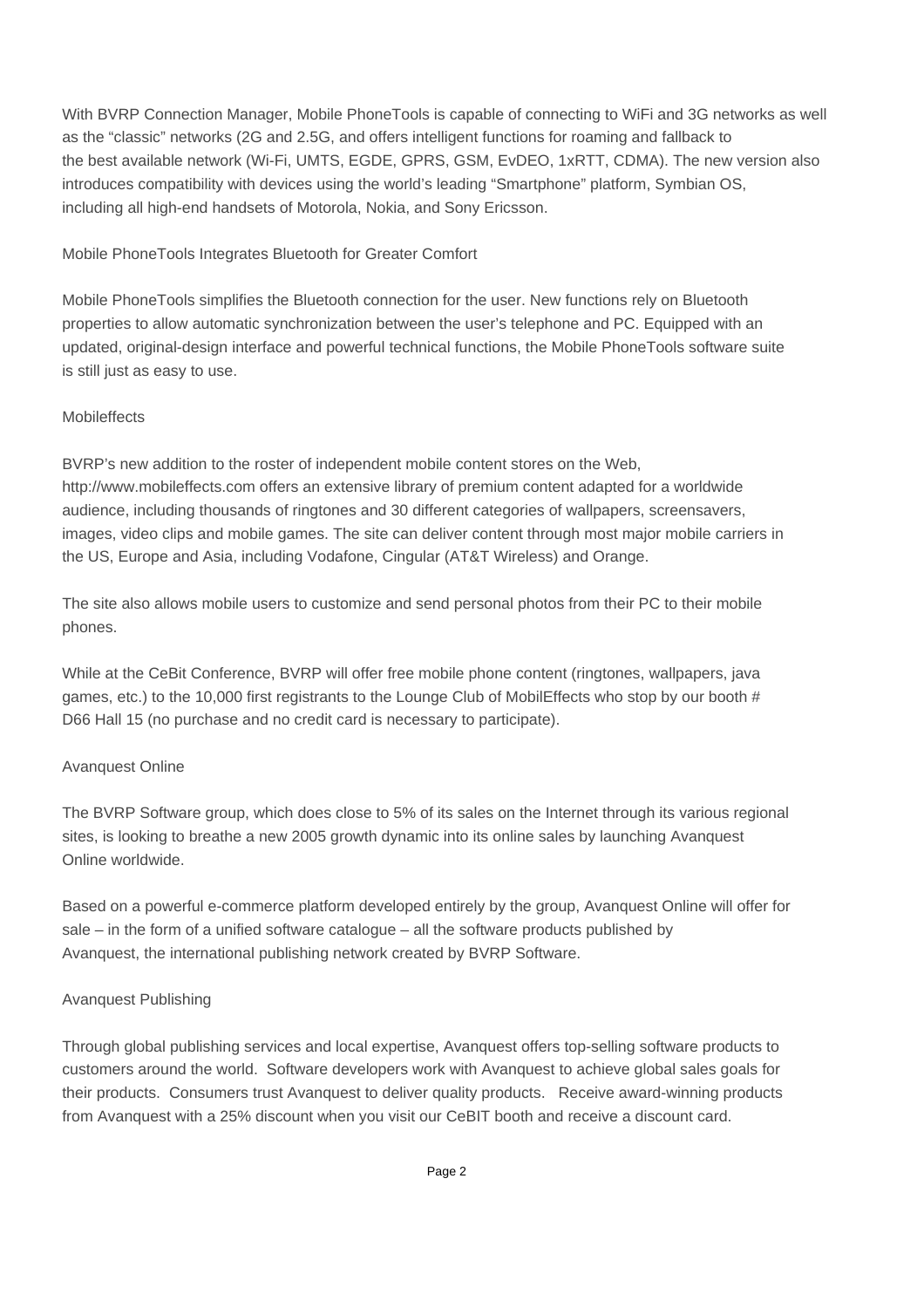#### About BVRP Software

Based in France, with subsidiaries in Germany, Great Britain, Spain and the United States, the BVRP Software Group is a worldwide leading publisher of communications and mobility software and a major provider of personal and professional software designed for utilities, office productivity and multimedia. Founded in 1984, BVRP Software celebrated 20 years of innovation in 2004. BVRP products are marketed in over 100 countries, through e-commerce, OEM partnerships and IT resellers. In June 2003, BVRP Group formed Avanquest Global Software Publishing, a coalition of software publishers offering worldwide publishing resources to software developers everywhere. The group posts revenue of €57M in 2004 with operating profits above 11% (non audited figures - final 2004 annual results published on March 21, 2005). Listed on Euronext (ISIN FR0004026714) since December 1996, BVRP Software is part of the NextEconomy segment and the SBF 250 index. Additional information on BVRP is availa ble at http://www.bvrp.com.

#### About Avanquest

Formed in June 2003, Avanquest is a network of companies offering a complete range of software publishing resources and a worldwide market to software developers from around the globe. With local offices in France, Germany, Spain, UK and US, Avanquest has long-established relationships across all channels of distribution in markets covering nearly 90% of the world's total software sales.

Avanquest's parent company, BVRP Software Group, is a leading international software developer and publisher. Founded in Paris in 1984, BVRP is listed on the Nouveau Marché of the Euronext stock exchange (ISIN FR0004026714). For additional information, please visit http://www.avanquest.com and http://www.bvrp.com.

#### Contact Information

BVRP Software Christine Sauvaget, Corporate Communications & Global PR Tel.: +33 1 41 27 19 82 – E-mail: csauvaget@bvrp.com

Sandrine Melfort, Marketing & PR, BVRP USA Tel. : +1 720 330 1314 – E-mail: smelfort@bvrpusa.com

Alan Penchansky, The Pen Group Communications Tel. : +1 305 529 1944 – E-mail: alan@thepengroup.com

Avanquest Markus Y. Soffner, Communications & PR, Avanquest Deutschland Tel.: +49 89.7909735 – E-mail: markus.soffner@avanquest.com